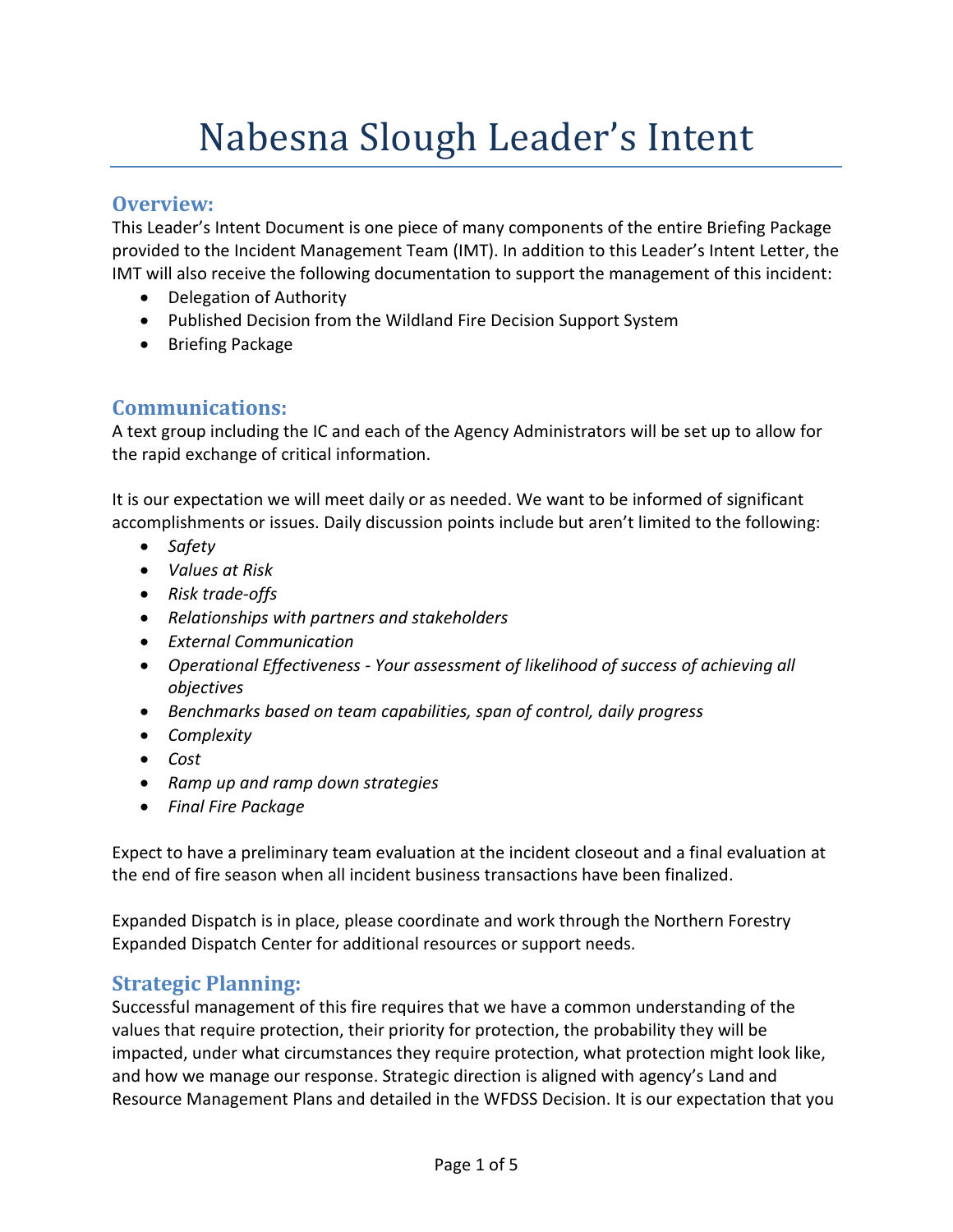and your staffs read and follow the Decision (Incident Requirements, Incident Objectives, Course of Action, Rationale) in WFDSS. If you have questions or concerns, contact us directly to discuss or clarify. The team should assist with the following:

- Keep us informed of significant accomplishments/issues, which can be documented in the Periodic Assessment throughout the duration of the incident.
- Through your risk assessment process provide feedback to us regarding needed changes to the Incident Objectives and Course of Action to mitigate unnecessary risk to firefighters.
- Provide input to us regarding any other identified values to be addressed in planning operations and in the Decision.
- Provide input to the current Risk and Complexity Analysis (RCA) in WFDSS and the need for updates; RCA updates can be made to document changed conditions without publishing a new Decision.
- Provide support in updating and revising the Decision as necessary, and/or determining if an update to components of the Decision or documentation is needed (e.g. expectation that the Planning Area will be breached).
- Develop, update, and revise Management Action Points as necessary to protect identified values (e.g. structural inholdings, communication sites, culturally sensitive areas).

Throughout the life of the incident there may be a need to modify strategy and/or tactics or take management actions that do not align with the direction in this letter or the WFDSS Decision. Such deviations must be discussed with us so that we can come to agreement on the most appropriate approach and update the WFDSS Decision as needed.

#### **Human Resources:**

- All personnel assigned shall be treated with dignity and respect. Manage the human resources assigned to the fire in a manner that promotes a positive and harassment-free work environment and creates a "no tolerance" atmosphere for harassment, alcohol, or illegal drug use.
- Evaluations should be provided for all personnel who either exceed or do not meet performance expectations and for all personnel who request them prior to leaving the incident. Encourage supervisors to provide meaningful feedback regarding performance and conduct.
- To build local capacity, the use of priority and local trainees is strongly suggested to be incorporated into team functions where available. Work with the Alaska GATR to incorporate trainees.

# **Safety:**

- Public safety is a concern.
	- $\circ$  Provide timely information to the community of Northway Village and other residents in the fire area.
	- $\circ$  Coordinate evacuation planning, outreach, and implementation with the Northway Village Council, the State EOC, and the Alaska State Troopers.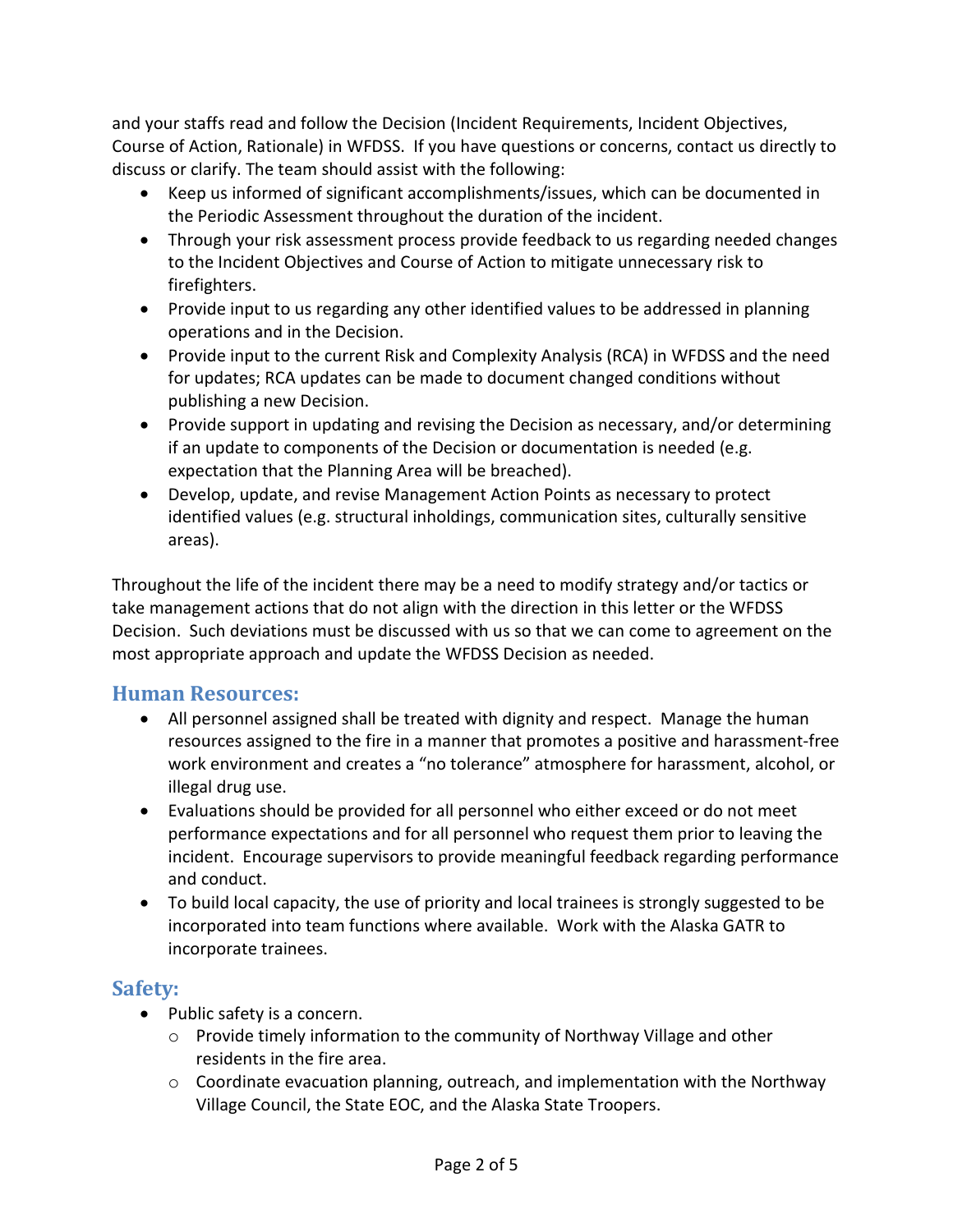- $\circ$  Coordinate air traffic concerns with FAA and the U.S. Customs Port of Entry.
- Focusing without distractions is critical to the safety and health of firefighting resources and the public. Driving federal government vehicles (including rental vehicles and bicycles) while talking or texting on cell phones is prohibited.
- Monitor cumulative fatigue and smoke exposure to provide assigned personnel with adequate rest and/or relief from smoke. Document any operational period in excess of 16 hours and measures initiated to reduce fatigue.
- Coordinate and consult with the Division of Forestry Safety Officer, Tom Greiling, or his acting regarding any safety or hazardous materials issues. Tom will also be the primary contact for reporting any bear encounters on the incident.
- Adhere to the guidance provided for Injury Procedures and Medical Incident Report communication as outlined in the Incident Pocket Response Guide at a minimum or your own plan if more explicit. Utilize this guidance within the context of your IMT's "incident within an incident" plan.
- In the event of a Medical Emergency (a Medevac or a medical emergency that requires transport to a hospital or trauma center) you will implement your IMT Medical Plan and keep us informed through our established group text.

# **Operations:**

Attention to firefighter and aviation safety is an absolute necessity! Incident Action Plans should reflect our leader's intent for the incident. Tactical actions will be assessed and effective mitigation measures will be in place to avoid putting firefighting personnel at unnecessary risk; DO NOT implement tactical actions without effective risk mitigation measures. More importantly, consider not implementing tactical actions by assessing the value being protected versus the risk (even if mitigated) required to protect it.

- **Aviation**
	- o Aviation safety is a high priority. An Aviation Risk Assessment will be completed on all aviation missions in support of fire management. Comply with Federal Aviation Policies on Federal lands.
	- $\circ$  An initial TFR has been established for the fire area, coordinate changes to the current TFR with the Northern Forestry Aviation Officer.
- **Initial Attack Operations**
	- $\circ$  You have been delegated initial attack responsibility within the WFDSS Planning Area. Coordinate all initial attack activities through Northern Forestry Dispatch Center.
- **Cultural and Resource Protection and/or Enhancement**
	- $\circ$  There are numerous cultural sites within the Planning Area. Some will require protection from fire impacts, others are more sensitive to suppression action impacts. Cultural site location information are sensitive data. Coordinate mapping and protection of cultural sites with the Northway Village Council and the USFWS Region 7 Cultural Resources Specialist through the assigned Resource Advisor.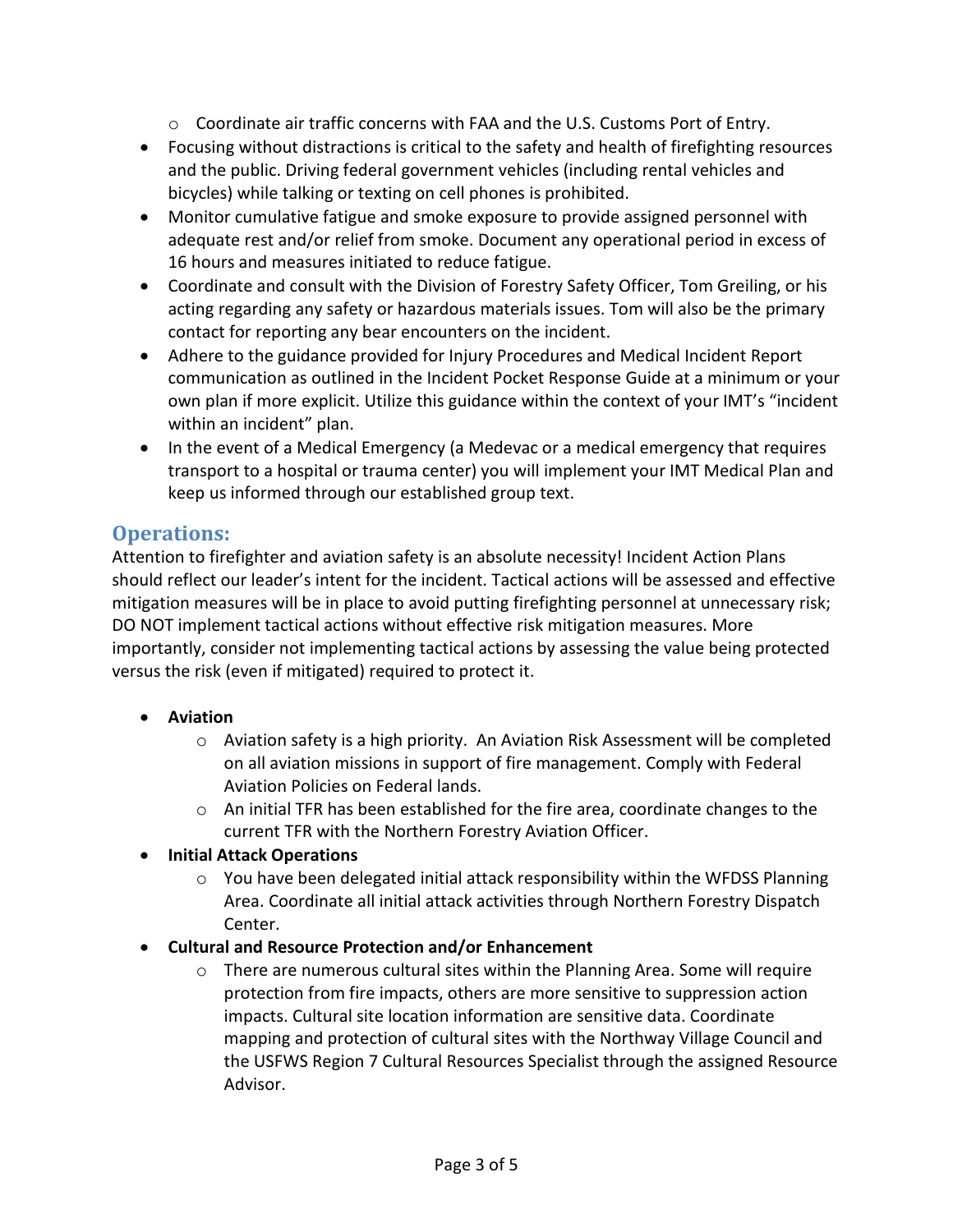- $\circ$  During the incident, provide updates to map products, including perimeter and suppression rehabilitation. Submit all perimeters to AICC for inclusion in the Active Fires dataset.
- $\circ$  Work with the Tok Area and Jurisdictions to develop a repair plan to mitigate the impacts associated with suppression actions. Coordinate suppression repair through the assigned Resource Advisor.
- o Not all wildfire within the Planning Area is detrimental. Specific strategic direction is provided in the WFDSS Decision.

# **Public Information:**

- Develop a public information plan for the incident within 72 hours and work closely with the Joint Information Center and Division of Forestry Public Affairs Specialist to disseminate information to internal staff, external partners, and interested publics. Refer to the Briefing Package for names and contacts.
- Accuracy and timeliness of public information is important. Public meetings should be held as needed and on a routine basis.
- Share information with appropriate agencies, tribal representatives, business leaders and members of the public.

# **Finance:**

- Document decisions that have incident cost ramifications within the IC Daily log, provide clear rationale for the decisions.
- Work with the designated INBA for the incident.
- A Buying Team is being put into place at the Northern Forestry Expanded Dispatch Center.
- Validate the WFDSS final cost projection based on the strategic direction provided in the WFDSS Decision within 96 hours of being delegated authority. Provide updates as strategies change.
- Be reasonable with expenditures and inform Agency Administrators if costs approach \$5 million and/or \$10 million.

# **Logistics:**

- Internet connectivity may be limited outside of Northway.
- Invasive and noxious weeds may be an issue. Encourage firefighters to clean their clothing and equipment when moving from populated to remote areas to prevent the spread of seeds.